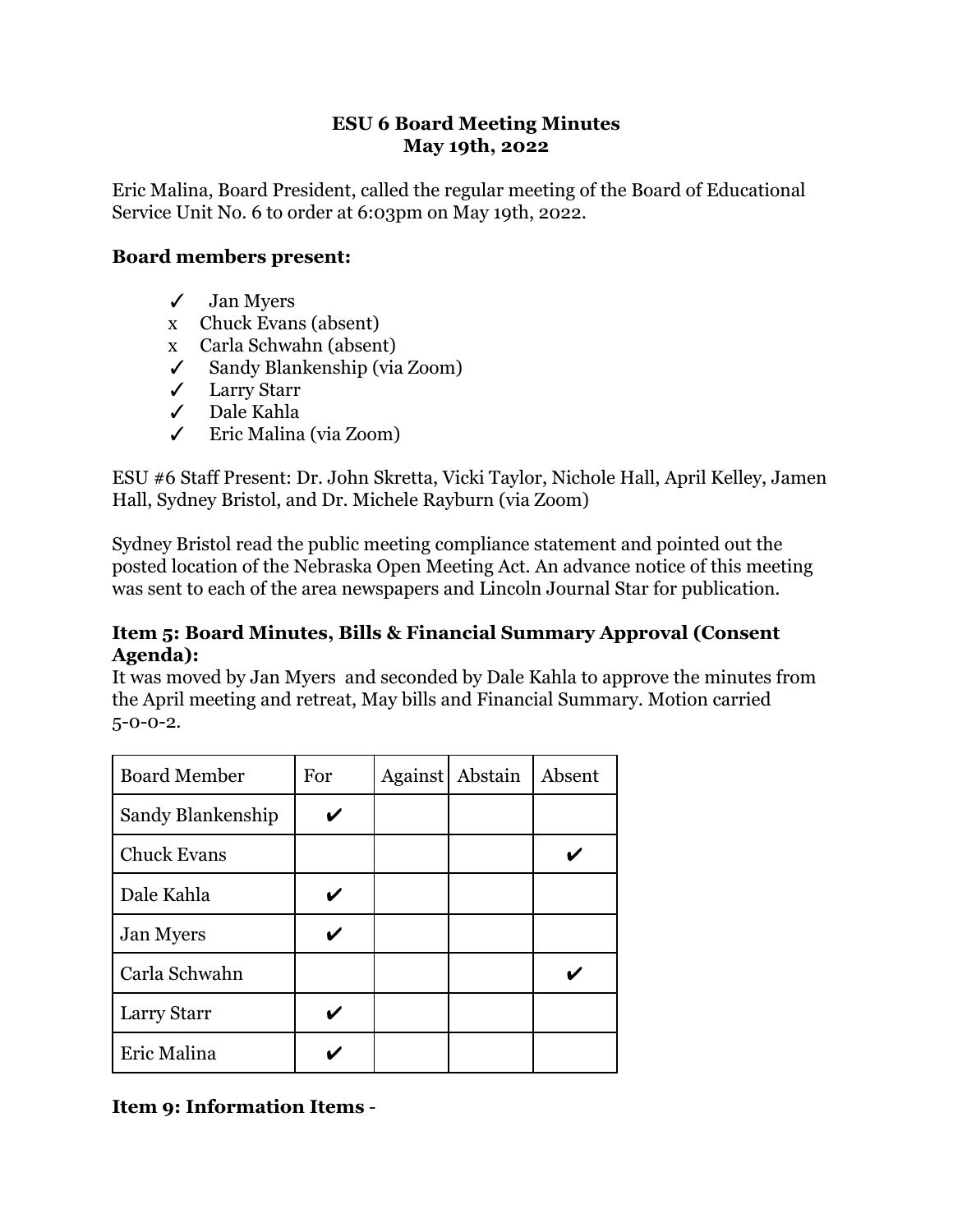- A. Dr. John Skretta, ESU 6 Administrator, discussed his written report. Dr. Skretta was invited to provide a legislative recap on the Good Life EDU podcast with Andrew Easton, Digital Learning Coordinator with ESUCC. He was also invited to Washington D.C. with Dr. Cory Epler, NDE Chief Academic Officer and an NDE delegation as a part of a CCSSO convening in April.
- B. Nichole Hall, Human Resources Director, discussed her written report, highlighting the recent Staff Appreciation week, and orebeiwing the National SHRM Conference she's attending in June which focuses on talent acquisition and workplace culture for HR professionals.
- C. April Kelley, Professional Development Director, discussed her written report, highlighting that 16 of 16 districts utilized the PD department this past month.
- D. Dr. Michele Rayburn, Director of Student Services, discussed her written report, highlighting the CRAVE and Project SEARCH transition program graduations.
- E. Jamen Hall, Director of Technology, discussed his written report, highlighting the whole team's attendance at the KnowBe4 cybersecurity national conference in April.

# **Item 10: Board Member Report - Sandy Blankenship**

Board member Sandy Blankenship provided an update on the NETA Conference. Board member Jan Myers also attended and added comments.

## **Item 11: Correspondence**

Correspondence was provided on the agenda.

## **Item 12: Action Item: Authorize purchase of Core Switching, materials, and support for ESU 6 / DVLG infrastructure**

It was moved by Jan Myers and seconded by Sandy Blankenship to authorize the purchase of core switching, materials, and support for ESU 6 / DVLG infrastructure. Motion carried 5-0-0-2.

## **Item 13: Action Item: Annual authorization of Master Services Agreement**

It was moved by Dale Kahla and seconded by Jan Myers to authorize the Master Services Agreement. Motion carried 5-0-0-2.

| <b>Board Member</b> | For | Against | Abstain | Absent |
|---------------------|-----|---------|---------|--------|
| Sandy Blankenship   |     |         |         |        |
| <b>Chuck Evans</b>  |     |         |         |        |
| Dale Kahla          |     |         |         |        |
| <b>Jan Myers</b>    |     |         |         |        |
| Carla Schwahn       |     |         |         |        |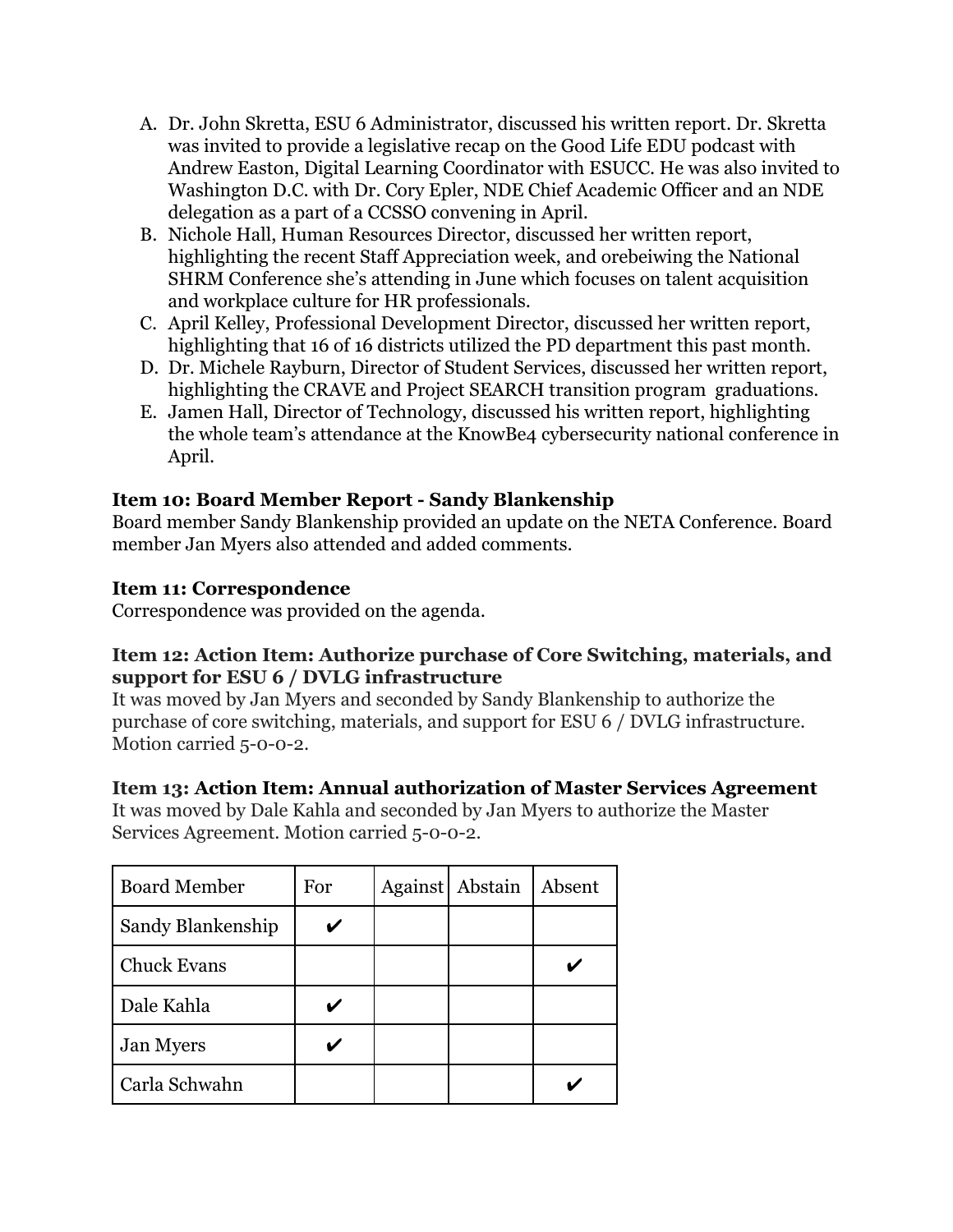| <b>Larry Starr</b> |  |  |
|--------------------|--|--|
| <b>Eric Malina</b> |  |  |

#### **Item 14: Personnel**

**A. 2022-2023 contract for Chelsea Larkins, Early Childhood Special Education Teacher, .4 FTE**

It was moved by Larry Starr and seconded by Jan Myers to approve the contract for Chelsea Larkins, Early Childhood Special Education Teacher at .4 FTE. Motion carried 5-0-0-2.

| <b>Board Member</b> | For | Against Abstain | Absent |
|---------------------|-----|-----------------|--------|
| Sandy Blankenship   |     |                 |        |
| <b>Chuck Evans</b>  |     |                 |        |
| Dale Kahla          |     |                 |        |
| <b>Jan Myers</b>    |     |                 |        |
| Carla Schwahn       |     |                 |        |
| Larry Starr         |     |                 |        |
| Eric Malina         |     |                 |        |

## **B & C. Accept resignations of Jonah Peterson and Joseph Cornett, Educational Technology Specialists**

It was moved by Jan Myers and seconded by Sandy Blankenship to accept the resignations of Jonah Peterson and Joseph Cornett, Educational Technology Specialists. Motion carried 5-0-0-2.

| <b>Board Member</b> | For | Against Abstain | Absent |
|---------------------|-----|-----------------|--------|
| Sandy Blankenship   |     |                 |        |
| <b>Chuck Evans</b>  |     |                 |        |
| Dale Kahla          |     |                 |        |
| <b>Jan Myers</b>    |     |                 |        |
| Carla Schwahn       |     |                 |        |